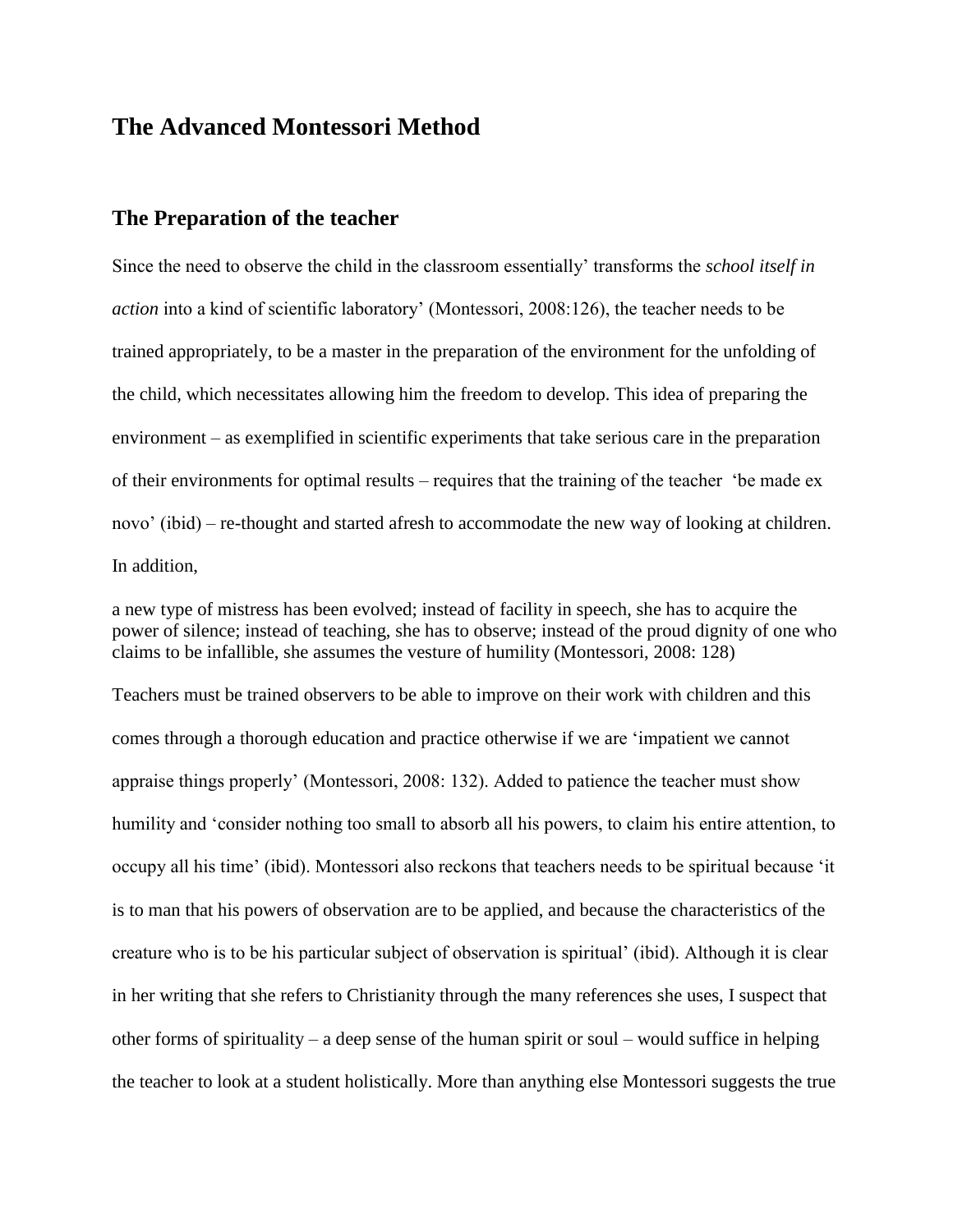work of the teacher lies in the observation of the child within the environment to better serve him

–

The scientific laboratory, the field of Nature where the teacher will be initiated into the observation of the phenomena of the inner life should be the school in which free children develop with the help of material designed to bring about development. When she feels herself, aflame with interest, seeing the spiritual phenomena of the child, and experiences a serene joy and an insatiable eagerness in observing them, then she will know that she is initiated…then she will begin to become a teacher (Montessori, 2008: 141)

## **The Environment**

School environments must entail freedom of movement and hygiene. The furniture, which must be artistically beautiful in its simplicity, must also be scant – so that there is both room for movement and free air flow. The beauty must also be so designed as to 'inspire' learning creating an inviting space; 'beauty both promotes concentration of thought and offers refreshment to the tired spirit' (Montessori, 2008:146). The lightness of the furniture allows children to move it about carefully as to not knock other things down – teaching them to control their movements. Similarly, the use of 'china plates and glass drinking-vessels *(instead of using non-breakable materials as in most traditional schools)* … become the denouncers of rough, disorderly, and undisciplined movements' (ibid).

On the freedom of movement, it has to have an 'objective'; a child needs to have the freedom to move while being engaged in something that is of purpose. This is where the idea of practical life originates – the environment has be prepared appropriately such that

surrounding objects should be proportioned to the size and strength of the child: light furniture that he can carry about; low dressers within reach of his arms; locks that he can easily manipulate; chests that run on castors; light doors that he can open and shut readily; clothes-pegs fixed on the walls at a height convenient for him; brushes his little hand can grasp; pieces of soap that can lie in the hollow of such a hand; basins so small that the child is strong enough to empty them; brooms with short, smooth, light handles; clothes he can easily put on and take off himself; these are surroundings which invite activity, and among which the child will gradually perfect his movements without fatigue, acquiring human grace and dexterity, just as the little kitten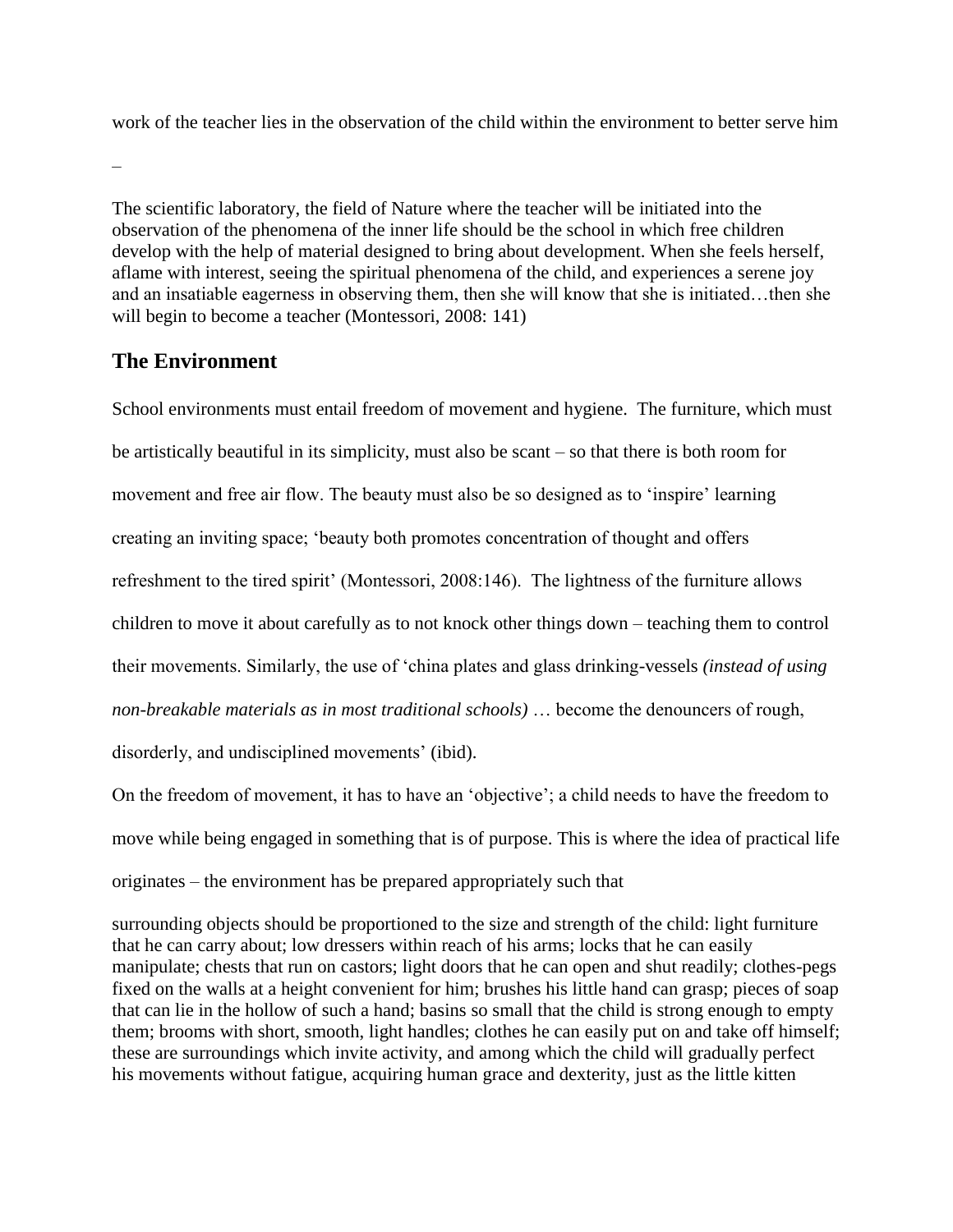acquires its graceful movement and feline dexterity solely under the guidance of instinct (Montessori, 2008:151)

### **Attention**

Whilst most educational psychologist have written at length about the difficulty young children (2-3 years of age) have in paying attention to any one object or situation at a time and thus needing the adult to bring them to it, Montessori observed that in all these young children it was 'an object (not the teacher) which fixed that attention, as if it corresponded to some internal impulse; an impulse which evidently was directed solely to the things necessary for its development' (Montessori, 2008:155). All this came through the observation of children in their natural state - '*Liberty* is the experimental condition for studying the phenomena of the child's attention' (ibid). The same said young children can be seen concentrating and repeating a similar tasks more than 30 times in a row because it meets an internal need. Attention, however, needs to be prepared for what is to come so that a child can connect more easily – which then is the job of the teacher in preparing the environment according to what they've observed to be the child's needs and interests because '

the things which are useful to our inner life are those which arouse our interest…we manifest ourselves externally by our aptitudes; it is not our attention which creates us... the "experiences" with which each constructs his ego in relation to the external world ... are directed by his intimate individual aptitudes. (ibid).

The above brings Gardner's work in Multiple Intelligences to mind. Montessori materials are

designed to correspond to the natural instincts of the child – hence they hold their attention.

## **The Will**

Montessori states that a child's will is that which 'acts and persists among his aptitudes and *is* built up on the internal fundamental fact of a prolonged attention (2008:170). The will is expressed in movement –when the child decides to accomplish a certain act, to move or simply not to. The interplay between impulses and inhibitions is the work of the will. Children need help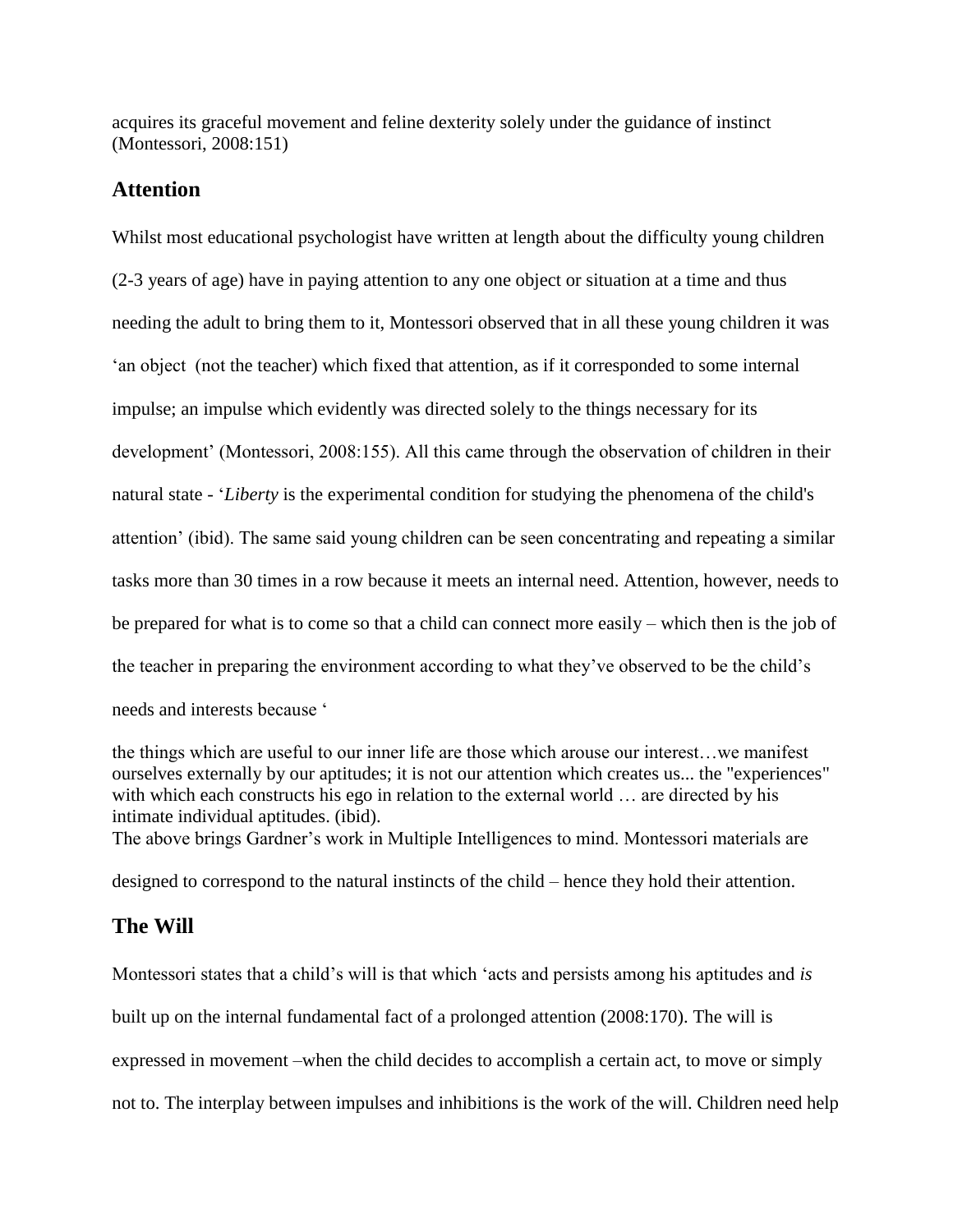to be able to 'bring about, as soon as possible, the reciprocal contact of impulses with inhibitions' (ibid); movement and working with objects will allow them to learn about working with others and to achieve equilibrium between impulses and inhibitions.

Movement in some public schools is so limited and extreme cases simply not allowed – which takes away the freedom required for children to exercise and establish this equilibrium; 'it is in the education of the will by means of free exercises wherein the impulses balance the inhibitions' (Montessori, 2008:177). This education of the will in turn builds character which allows the child to be able to be consistent in work, finishing tasks and eventually becoming a man of character described by Montessori as being 'persistent… faithful to his own word…his own convictions *and*…his own affections' (2008:178). Once again, the child must be afforded freedom in choosing their work and that which they think is important to them in building their own character. As teachers we need to be aware of disturbing this process -

He who interrupts the children in their occupations in order to make them learn some predetermined thing *and*…makes them cease the study of arithmetic to pass on to that of geography and the like, thinking it is important to direct their culture, confuses the means with the end and destroys the man for a vanity (Montessori, 2008:180).

A large part of the will is decision making; this 'clarity of ideas, the mechanism of the habit of decision, give us a sense of liberty' (Montessori, 2008:182). The failure to make decisions will make children (or adults) become forever dependent on others due to a fear of making a mistake. The constant work which children create is made possible by their decision to do or not to do something. Parents and teachers should be careful not to constantly decide for children as this impedes their development in decision making; we should aim to 'protect *their* powers and direct them without disturbing them in their expansion; and *to* bring *them* into contact with the spirit which is within *them* and which should operate through *them'* (Montessori, 2008:194).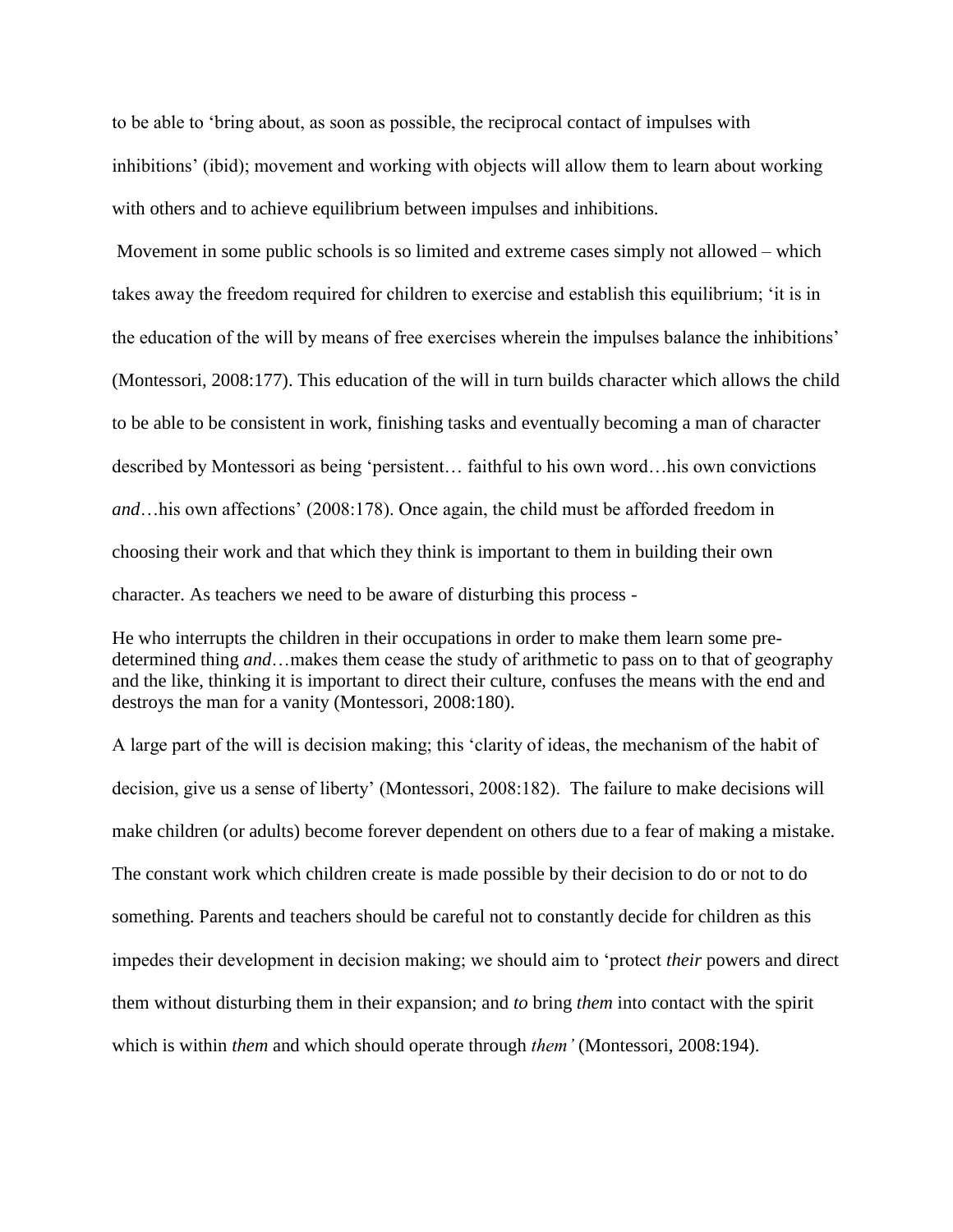#### **Intelligence**

*Our care of the child should be governed, not by the desire "to make him learn things," but by the endeavor always to keep burning within him that light which is called the intelligence. If to this end we must consecrate ourselves as did the vestals of old, it will be a work worthy of so* 

### *great a result*

*Montessori*

Montessori describes intelligence as the child's own that is arrived at through the freedom of

activity in working on manipulating an intelligent object in the formation of personality; so

intelligence is that which they arrive at freely on their own; to collect facts and be able to

distinguish between them. She encourages us to

Recognize…that the fundamental rights of man are those of his own "formation," free from obstacles, free from slavery, and free to draw from his environment the means required for his development. In short, it is in education that we shall find the fundamental solution of the social problems connected with personality (Montessori, 2008:197) Personality is largely formed by intelligence which, as already stated above, is the ability to distinguish, to arrange and also, in life, it is to prepare for creation; it is to help to put the images

of consciousness in order (ibid). The sensory materials in Montessori environments help students

to not only distinguish and to classify but to find the difference within and among objects, which

lays the foundation for intelligence and culture (Montessori, 2008). The aim is never to pile facts

one upon another but to prepare the mind for the organization of facts in a meaningful way so

that the student can assimilate any kind of information and classify it as needed to gleam the

knowledge therein.

#### **Imagination**

Imagination based on scientific research - 'an exact method based on observation, prudence, and patience…– as long as it is 'is a construction firmly allied to reality…' (Montessori, 2008:244) is the vehicle for discovery. In developing imagination, Montessori advises that 'is necessary for every one first of all to put himself in contact with reality' (Montessori, 2008:250). That is why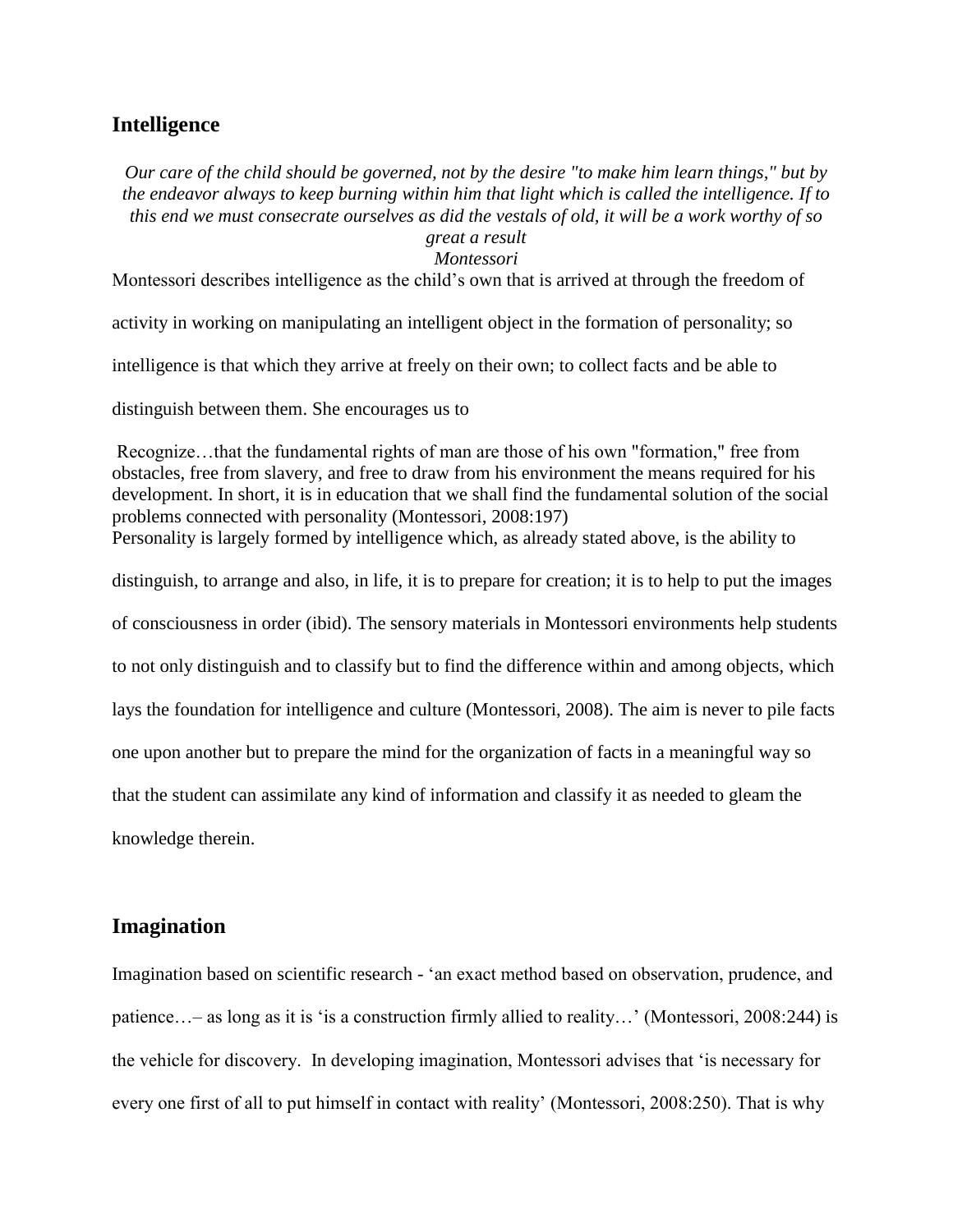Montessori warns educators about encouraging imagination that is not based in reality but fairy tales as it only introduces entertainment and nothing else.; she quips that 'every child should be able to experiment at first hand, to observe, and to put himself in contact with reality' (ibid)<sup>1</sup>. Giving examples of literary giants like Dante to brilliant artist like Raphael and Michelangelo, Montessori notes that their imagination comes from careful observation of what they were about. Montessori writes that children have a tendency to believe in fantasy which, unfortunately, can be aided by adults who encourage credulity<sup>2</sup> through images of Santa (Christianity) and Befana in Latin American countries during the Christmas period; this should not be allowed because imagination that is not based in truth does not create anything. As teachers it is our job to reduce and indeed erase credulity to allow children to mature sooner into an imagination based in reality. This has nothing to do with avoiding fiction – it only advises that the fiction be based in reality so that it makes sense to the child. Indeed Dante's metaphors about Hell are all based in reality – hence the power of the visualization. Waiting for children to come to their own realization about things that have been either falsely communicated to them as truth or their own fantasies is a waste of time, 'imagination unsustained by truth consumes the intelligence until it assumes characteristics akin to the mental characteristics of the insane' (Montessori, 2008:266). In allowing imagination to mature in a child, it is important for teachers to realize that it cannot be manufactured and that too much direction actually stunts whatever creativity could ensure. Montessori states it more eloquently below

We ought to tend and nourish the internal child, and await his manifestations. If imaginative creation comes late, it will be because the intelligence is not sufficiently mature to create until

 $\overline{\phantom{a}}$ 

<sup>&</sup>lt;sup>1</sup> If, then, the true basis of the imagination is reality, and its perception is related to exactness of observation, it is necessary to prepare children to perceive the things in their environment exactly, in order to secure for them the material required by the imagination (Montessori, 2008:254)

<sup>&</sup>lt;sup>2</sup> Education, therefore, should not be directed to credulity but to intelligence. He who bases education on credulity builds upon sand (Montessori, 2008:261)